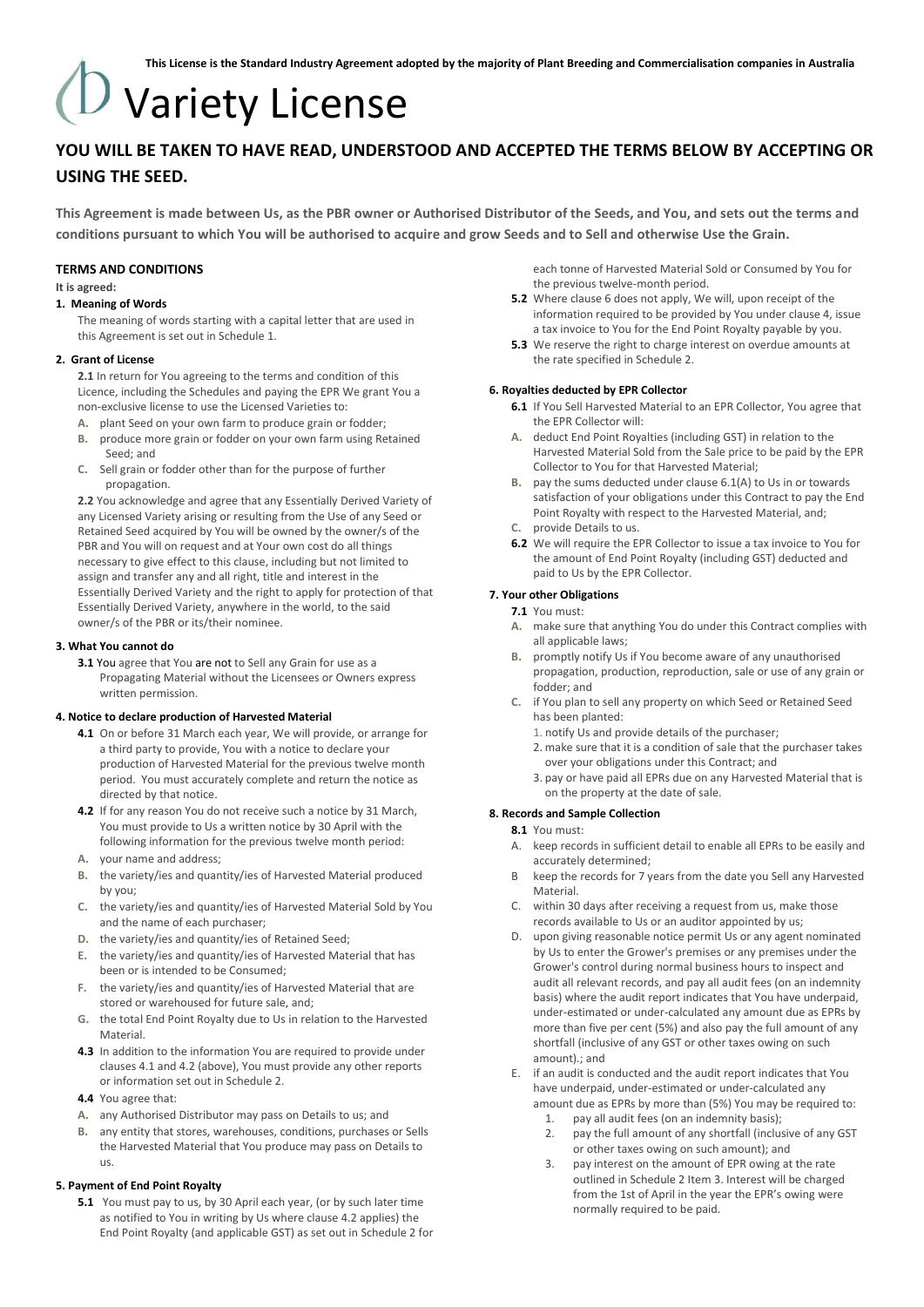- **8.2** If any audit shows that You have overpaid Us by more than 5% We will credit the overpayment against future payments.
- **8.3** The Grower agrees that:
- upon giving reasonable notice to the Grower We or an agent nominated by Us may collect images and/or samples of the Grower's plants and/or grain either on farm or at point of delivery (without notice) for the purpose of examining and verifying the variety.

#### **9. Promises and exclusions**

- **9.1** We warrant that:
- **A.** we have all rights necessary to grant You the permission and License contained in clause 2; and
- **B.** the Seed You buy from Us or an Authorised Distributor will be unencumbered and will not be subject to any obligations to anyone else unless We have told You about those obligations.
- **9.2** Except to the extent provided in clause 9.1 (above), We exclude all terms, conditions and promises implied by custom, the general law or statute, except any promises that cannot be excluded by Law.

#### **10. Liability**

#### **10.1** You:

- **A.** acknowledge that You Use the Licensed Varieties at your own risk;
- **B.** indemnify Us against all Loss incurred by Us and resulting from your Use of any Seed, Retained Seed or Harvested Material or any breach of this Contract.
- **10.2** If We contribute to any Loss which We have asked You to pay under clause 10.1, then You don't have to pay Us for the portion of the Loss that We contributed to.
- **10.3** Except to the extent provided under non-excludable or unavoidable Law, We exclude all liability for any special, indirect or consequential damages arising out of Your Use or dealings with any Seed, Retained Seed or Harvested Material.

#### **11. Dispute resolution**

- **11.1** The Parties shall without delay and in good faith attempt to notifies the other in writing of the dispute.
- this Contract will be submitted to an expert in accordance with, and subject to, The Institute of Arbitrators & Mediators Australia Expert Determination Rules.

#### **12. Term**

This Contract takes effect from the date on which You accept or Use any Seed and, subject to clause 13, continues in relation to each Licensed Variety until it is terminated by the variety owner and/or licensee.

#### **13. Rights to end Contract**

- 13.1 Either of Us may end this Contract immediately by giving notice to the other if the other:
- **A.** breaches any provision of this Contract and fails to fix the breach within 30 days after receiving notice asking it to do so; or
- **B.** breaches a provision of this Contract where that breach cannot be fixed.
- **13.2** We may end this Contract immediately by giving notice to You if You are unable to pay any of your debts (including EPRs) as and when they become due.
- **13.3** This Contract terminates automatically with respect to a particular Licensed Variety if We lose the right to grant the License in respect of that Licensed Variety.

#### **14. At the end of Contract**

- At the end of this Contract:
- **A.** the License ends;
- **B.** you must pay the EPR Collector or Us any amounts outstanding;
- **C.** except as provided under clause 14 (d) You must promptly:
	- 1. Sell or destroy all Harvested Material;
	- 2. destroy all Seed, and;
	- 3. destroy all Retained Seed or Sell the Retained Seed other than for further propagation, and pay the applicable EPR on the Harvested Material and the Retained Seed Sold.
- D. you may grow out any crop planted at the end of this Contract and Sell or Consume the Harvested Material from that crop and must pay EPR on that Harvested Material, but You must not plant any new crops using the Harvested Material;
- **E.** the following clauses continue, along with any other clause intended to continue after this Contract ends: clauses 8 (Records), 9 (Promises and Exclusions), 10 (Liability) and this clause; and
- 
- resolve any Dispute within thirty (30) days of the date one Party
- **11.2** Any dispute or difference arising out of or in connection with

of Us and supersedes all earlier agreements and representations by either of us.

#### **21. Governing Law**

Schedule 2, and the Courts of that State or Territory will have jurisdiction over all matters arising under it.

## SCHEDULE 1- Glossary

#### **In this contract:**

- **1. Authorised Distributor** means us, or a distributor authorised by Us to Sell Seed to you.
- **2. Consume** means to use Seed so that it cannot be further propagated.
- **3. Contract** means this agreement together with its schedules.
- **4. Details** means details of the Licensed Varieties, details of the Sale/purchase of Seed and Harvested Material, your name, your address, and details of your business or company (including ABN and CBH and/or NGR number).
- **5. End Point Royalty** or **EPR** means the royalty payable by You for every tonne of Harvested Material Sold or Consumed by you, or Retained Seed Sold by You as permitted by clause 14(C)(3).
- **6. EPR Collector** means us, or any third party with whom We have entered into an EPR collection arrangement.
- **7. Essentially Derived Variety** has the meaning given to it in the PBR Act, namely, a plant variety (as defined in the PBR

**F.** accrued rights and remedies are not affected.

#### **15. Notices**

- **15.1** Any notices under this Contract must be in writing and must be given in accordance with clauses 15.2 and 15.3.
- **15.2** A notice given in accordance with this clause will be deemed received:
- **A.** if left at the recipient's address, on the date of delivery;
- **B.** if sent by prepaid post, 10 days after the date of posting unless it is in fact received earlier, in which case, on the date of receipt;
- **C.** if sent by fax, when the sender's facsimile system generates a message confirming successful transmission of the total number of pages of the notice; or
- **D.** if sent by email, when the sender's email receives no notification of an inability to successfully transmit the email; or
- **E.** when posted to our website and/or posted to the Variety Central website [\(www.varietycentral.com.au\)](http://www.varietycentral.com.au/).
- **15.3** Only matters of a general nature relating to more than one grower may be the subject of a notice given in the manner described in 15.2(D) above. Notices given to individual growers must be addressed to the relevant contact person in Schedule 2 or to the address provided by the Authorised Distributor or EPR Collector.

#### **16. Waiver**

The failure of either of Us at any time to insist on performance by the other of any obligation under this Contract is not a waiver of any right to claim damages for breach of that obligation unless We acknowledge in writing that the failure is a waiver.

#### **17. Amendment**

We may change the terms of this Contract by giving You at least 30 days notice.

If We change EPR rates We must notify You by October 1st in order for the change to take effect in the following Calendar Year.

#### **18. Severability**

If part or all of any clause of this Contract is illegal or unenforceable it will be severed from this Contract and will not affect the continued operation of the remaining provisions.

#### **19. Assignment**

Except to the extent necessary to comply with clause 7(C)(2), You must not assign or transfer or attempt to assign or transfer any obligation or right arising out of this Contract, without our written consent.

#### **20. Entire Contract**

This Contract and schedules records the entire Contract between each

This Contract will be governed by the Governing Law as stipulated in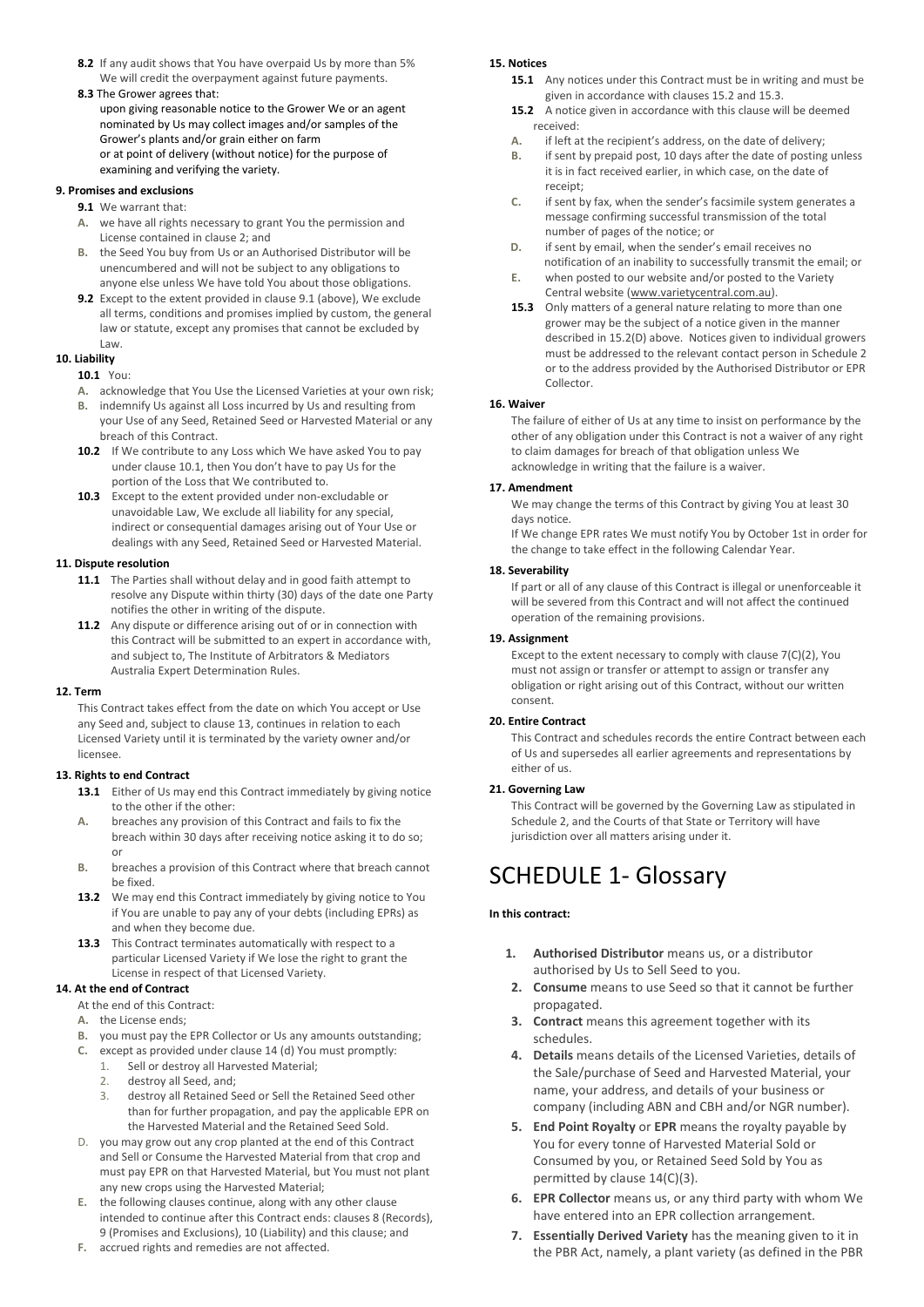Act) is taken to be an essentially derived variety of another Plant Variety if:

- A. it is predominantly derived from that other Plant Variety; and
- B. it retains the essential characteristics (as defined in the PBR Act) that result from the genotype or combination of genotypes of that other variety, and;
- C. it does not exhibit any important (as distinct from cosmetic) features that differentiate it from that other variety.
- **8. Harvested Material** means the grain or fodder from crops of the Licensed Varieties grown from Seed or Retained Seed.
- **9. License** means the license granted under clause 2.
- **10. Licensed Varieties** means the varieties listed in Schedule 2.
- **11. Loss** means all liabilities, expenses, losses, damages and costs (including legal costs on a full indemnity basis and whether incurred by or awarded against us).
- **12. PBR** means plant breeder's rights as defined in the PBR  $\Delta$ rt
- **13. PBR Act** means the Plant Breeder's Rights Act 1994 (Cth) as amended from time to time.
- **14. Propagating Material**, has the meaning given to it in the PBR Act, namely in relation to a Plant of a particular Plant Variety, means any part or product from which, whether alone or in combination with other parts or products of that Plant, another Plant with the same essential characteristics can be produced.
- **15. Retained Seed** (or Farm Saved Seed) means grain retained and used by You for the purpose of producing more grain or fodder as permitted by clause 2.1(B).
- **16. Seed** means seed of the Licensed Varieties, but does not include Retained Seed.
- **17. Sell** has the meaning given to it in the PBR Act, namely it includes letting on hire and exchanging by way of barter and 'Sale' and 'Sold' have equivalent meanings
- **18. Us/We as** the PBR owner or Authorised Distributor of the Seeds
- **19. Use** means to plant, grow, Sell, or Consume.
- **20. You** as the person or entity who either purchases, accepts, retains or sows the seed of a PBR variety

## SCHEDULE 2 – AGT Details



**Item 1 Licensed Varieties and applicable End Point Royalties:**

| <b>SCHEDULE OF PBR VARIETIES</b> |                               |                   |                      |  |  |
|----------------------------------|-------------------------------|-------------------|----------------------|--|--|
| <b>Plant Varieties</b>           | EPR.                          | <b>Technology</b> | <b>Total Royalty</b> |  |  |
| owned by AGT                     | Due to                        | fee               | Paid by              |  |  |
|                                  | AGT                           |                   | Grower               |  |  |
|                                  |                               |                   |                      |  |  |
|                                  | (\$ per tonne, excluding GST) |                   |                      |  |  |
| AGT Katana Wheat                 | \$3.00                        |                   | \$3.00               |  |  |
| <b>AGT Scythe Wheat</b>          | \$1.50                        |                   | \$1.50               |  |  |
| Anapurna Wheat                   | \$3.20                        |                   | \$3.20               |  |  |
| <b>Astute Triticale</b>          | \$2.75                        |                   | \$2.75               |  |  |
| Axe Wheat                        | \$2.50                        |                   | \$2.50               |  |  |
| <b>Ballista Wheat</b>            | \$3.50                        |                   | \$3.50               |  |  |

| Beckom Wheat            | \$3.25 |        | \$3.25              |
|-------------------------|--------|--------|---------------------|
| <b>Bison Triticale</b>  | \$2.75 |        | \$2.75              |
| Bitalli Durum           | \$3.50 |        | \$3.50              |
| Beast Barley            | \$4.00 |        | \$4.00              |
| Boree Wheat             | \$3.60 |        | \$3.60              |
| Bremer Wheat            | \$3.25 |        | \$3.25              |
| Calibre Wheat           | \$3.50 |        | \$3.50              |
| Carinya Wheat           | \$2.00 |        | \$2.00              |
| Catapult Wheat          | \$3.25 |        | \$3.25              |
| Condo Wheat             | \$3.25 |        | \$3.25              |
| Corack Wheat            | \$3.00 |        | \$3.00              |
| Coolah Wheat            | \$3.50 |        | \$3.50              |
| Coota Wheat             | \$3.60 |        | \$3.60              |
| Correll Wheat           | \$2.00 |        | \$2.00              |
| Coyote Lupin            | \$3.00 |        | \$3.00              |
| <b>Cutlass Wheat</b>    | \$3.00 |        | \$3.00              |
| <b>Cyclops Barley</b>   | \$4.00 |        | \$4.00              |
| Denison Wheat           | \$3.40 |        | \$3.40              |
| Ellison Wheat           | \$2.00 |        | \$2.00              |
| Elmore CL Plus          | \$3.00 | \$0.55 | \$3.55              |
| Wheat                   |        |        |                     |
| Espada Wheat            | \$2.50 |        | \$2.50              |
| <b>Estoc Wheat</b>      | \$3.00 |        | \$3.00              |
|                         |        |        |                     |
| <b>Fusion Triticale</b> | \$3.00 |        | \$3.00              |
| Gladius Wheat           | \$2.50 |        | \$2.50              |
| <b>Grenade CL Plus</b>  | \$3.25 | \$0.55 | \$3.80              |
| Wheat                   |        |        |                     |
| Hatchet CL Plus         | \$3.25 | \$0.55 | \$3.80              |
| Wheat                   |        |        |                     |
| Hammer CL Plus          | \$3.70 | \$0.55 | \$4.25              |
| Wheat                   |        |        |                     |
| Hawkeye Triticale       | \$2.50 |        | \$2.50              |
| H45 Wheat               | \$1.00 |        | \$1.00              |
| Hyperno Durum           | \$3.00 |        | \$3.00              |
| Illabo Wheat            | \$3.50 |        | \$3.50              |
| Jaywick Triticale       | \$2.50 |        | \$2.50              |
| Justica CL Plus         | \$3.00 | \$0.55 | $\overline{\$3.55}$ |
| Wheat                   |        |        |                     |
| Kiora Wheat             | \$3.25 |        | \$3.25              |
| Kord CL Plus            | \$3.00 | \$0.55 | \$3.55              |
| Wheat                   |        |        |                     |
| Livingston Wheat        | \$2.50 |        | \$2.50              |
| Longsword Wheat         | \$2.75 |        | \$2.75              |
| Mace Wheat              | \$3.00 |        | \$3.00              |
| Marombi Wheat           | \$1.00 |        | \$1.00              |
| Merinda Wheat           | \$2.50 |        | \$2.50              |
| Minotaur Barley         | \$4.00 |        | \$4.00              |
| Mitch Wheat             | \$3.25 |        | \$3.25              |
| Naparoo Wheat           | \$2.50 |        | \$2.50              |
| Razor CL Plus           | \$2.75 | \$0.55 | \$3.30              |
| Wheat                   |        |        |                     |
| Saintly Durum           | \$3.00 |        | \$3.00              |
| Scepter Wheat           | \$3.25 |        | \$3.25              |
| Shield Wheat            | \$3.25 |        | \$3.25              |
| <b>Sting Wheat</b>      | \$3.50 |        | \$3.50              |
| Sunblade CL Plus        | \$3.80 | \$0.55 | \$4.35              |
| Wheat                   |        |        |                     |
| Suncentral Wheat        | \$3.60 |        | \$3.60              |
| Sunchaser Wheat         | \$3.50 |        | \$3.50              |
| Sunflex                 | \$3.60 |        | \$3.60              |
| Sunguard Wheat          | \$3.00 |        | \$3.00              |
| Sunlamb Wheat           | \$2.75 |        | \$2.75              |
| Sunmaster Wheat         | \$3.60 |        | \$3.60              |
| Sunmate Wheat           | \$3.25 |        | \$3.25              |
| Sunmax Wheat            | \$3.50 |        | \$3.50              |
| Sunprime Wheat          | \$3.50 |        | \$3.50              |
| Suntime Wheat           | \$3.50 |        | $\overline{5}3.50$  |
|                         |        |        |                     |